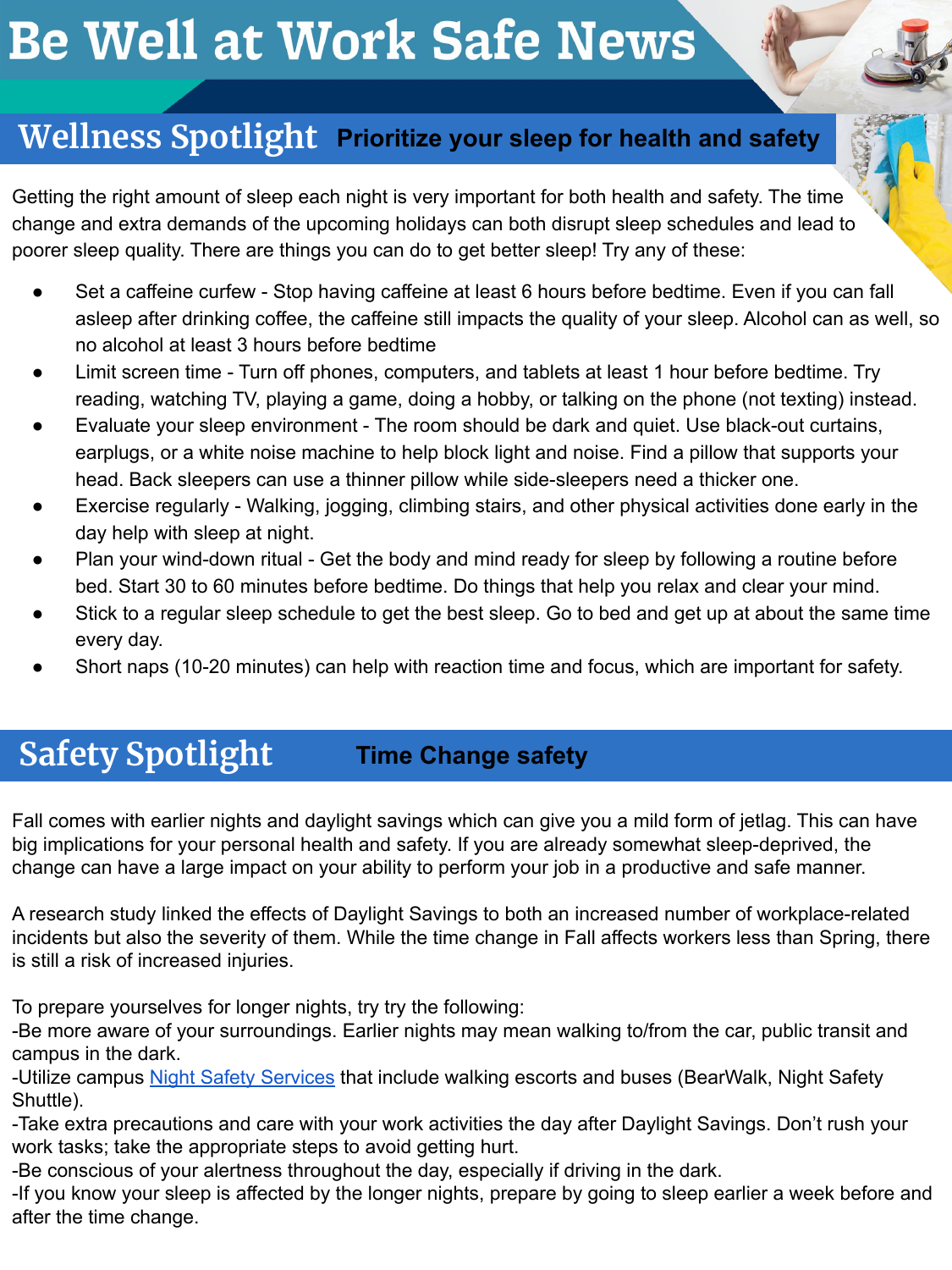## **Ergonomics Spotlight**

#### **S.M.A.R.T. Lifting Technique**

#### *Size up the load*

- Assess the size, weight, and shape. Remove obstacles from the load (such as loose wrapping materials).
- Assess whether the load actually needs to be moved
- Where is the load going to be placed? Remove obstacles from your path.
- Determine whether mechanical or human assistance is required

#### *Move the load as close to your body as possible*

The whole hand should be used to ensure a firm grip

#### *Always bend your knees*

- Maintain balance
- Keep feet apart and in a comfortable position
- Minimize bending at the waist

Bend your knees to a semi squat

- *Raise the load with your legs*
	- Lift smoothly, without jerking

*Turn your feet in the direction that you* want to move the normal curve of your spine throughout the lift

- Avoid unnecessary bending, twisting, and reaching
- Change direction by turning your feet and not your back
- To set down a load, squat down and keep your head up. Let your legs do the work

Contact Greg Ryan, *gryan@berkeley.edu*, for more information.

## **Quiz Name:**

#### **DIRECTIONS:**

Put your name on the quiz and choose the best answer. You can complete the quiz verbally together in a group. Your Supervisor or Wellness Leader will email the quizzes and a photo of the group to Carla Jackson of the BWAW Safe Newsletter team: ckjackson@berkeley.edu

- 1. To prepare for Daylight Savings and stay alert and safe, I can:
	- A. Eat more junk food at night
	- B. Stay up late watching television
	- C. Call BearWalk to escort me to my car in the evening/early morning
	- D. Set an earlier bedtime a week before and after the time change
	- E. C and D
- 2. Which of the following can help with sleep?
- A. Drinking soda
- B. Listening to loud music
- C. Exercising regularly
- D. Online shopping

**Winners from last issue**: Ling Fen Lin (Unit 1), Angelica Buendia Contreras (Unit 2), Yishao Wang (Unit 3), Armando Torres (CKC cust), Bethsaida Pimentel (Cafe 3)

- 3. Longer nights mean I can be less careful while working and driving. **True or False?**
- 4. When lifting a load, you should:
	- A. Use your back
	- B. Use the SMART technique
	- C. Keep your feet close together
	- D. Remove obstacles from your path
	- E. Both B and D

5. Short naps can help with reaction time and focus **True or False**?

6. You should NEVER bend your knees when lifting a load. **True or False**?



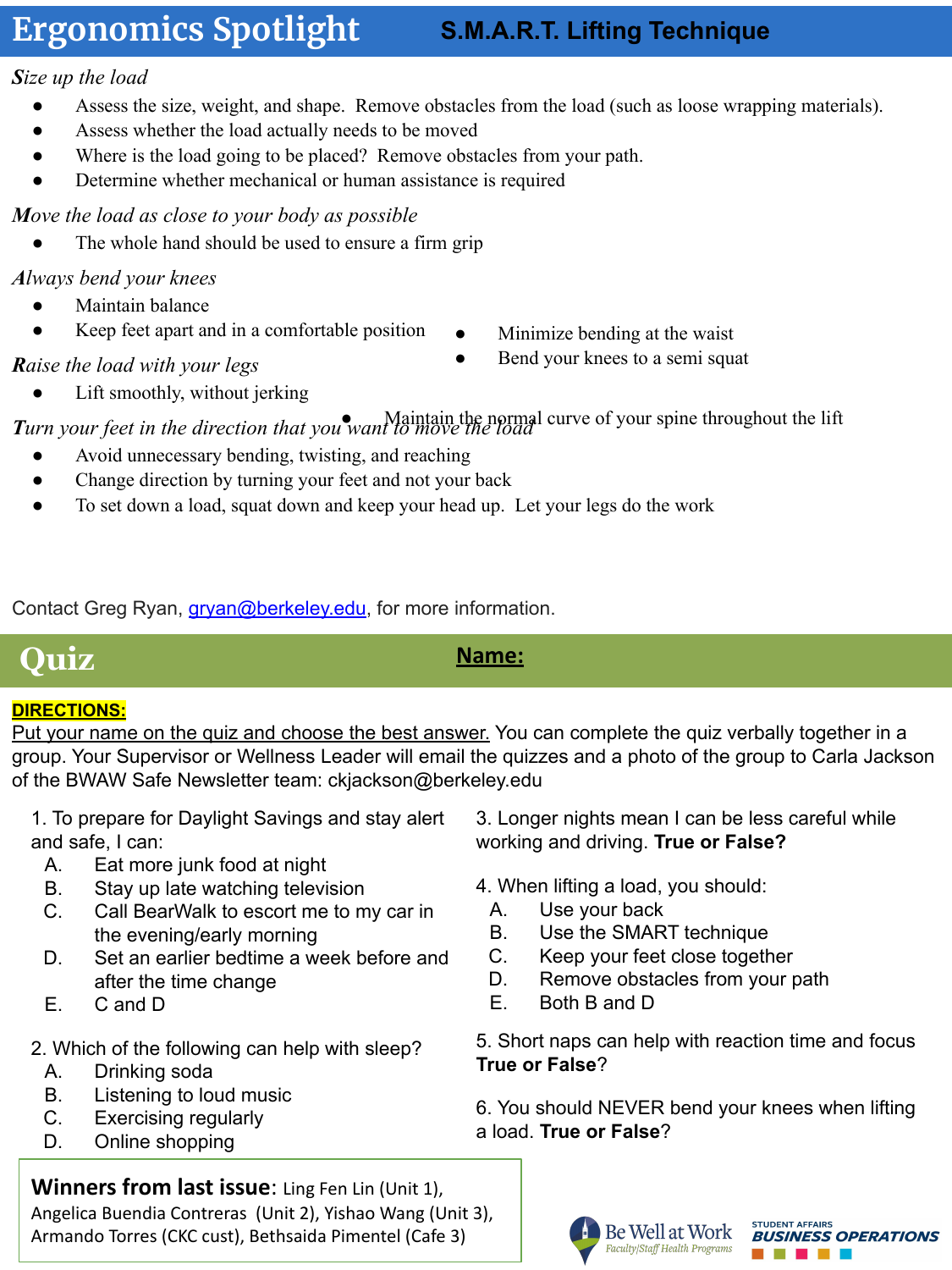## **Be Well at Work Safe News Estar Bien en el Trabajo: Noticias Seguras**

## **Foco de bienestar Priorice su sueño por motivos de salud y seguridad**

Dormir lo suficiente cada noche es muy importante tanto para la salud como para la seguridad. El cambio de hora y las demandas adicionales de las próximas vacaciones pueden interrumpir los horarios de sueño y provocar una peor calidad del sueño. ¡Hay cosas que puede hacer para dormir mejor! Pruebe cualquiera de estos:

- ●Establezca un toque de queda con cafeína: deje de tomar cafeína al menos 6 horas antes de acostarse. Incluso si puede conciliar el sueño después de tomar café, la cafeína aún afecta la calidad de su sueño. El alcohol también puede hacerlo, por lo que no debe consumir alcohol al menos 3 horas antes de acostarse.
- ●Limite el tiempo frente a la pantalla: apague los teléfonos, las computadoras y las tabletas al menos 1 hora antes de acostarse. Intente leer, mirar televisión, jugar, hacer un pasatiempo o hablar por teléfono (no enviar mensajes de texto).
- ●Evalúe su entorno de sueño: la habitación debe estar oscura y silenciosa. Use cortinas opacas, tapones para los oídos o una máquina de ruido blanco para ayudar a bloquear la luz y el ruido. Busque una almohada que apoye su cabeza. Las personas que duermen boca arriba pueden usar una almohada más delgada, mientras que las que duermen de lado necesitan una más gruesa.
- ●Haga ejercicio con regularidad: caminar, trotar, subir escaleras y otras actividades físicas que se realizan temprano en el día ayudan a dormir por la noche.
- ●Planifique su ritual de relajación: prepare el cuerpo y la mente para dormir siguiendo una rutina antes de acostarse. Empiece de 30 a 60 minutos antes de acostarse. Haga cosas que le ayuden a relajarse y aclarar su mente.
- ●Cíñete a un horario de sueño regular para dormir lo mejor posible. Acuéstese y levántese aproximadamente a la misma hora todos los días.
- ●Las siestas cortas (de 10 a 20 minutos) pueden ayudar con el tiempo de reacción y la concentración, que son importantes para la seguridad.

#### **Foco de seguridad Seguridad del cambio de hora**

El otoño llega con noches más tempranas y con el horario de verano, lo que puede ocasionarle una forma leve de desfase horario. Esto puede tener grandes implicaciones para su salud y seguridad personal. Si ya está algo privado de sueño, el cambio puede tener un gran impacto en su capacidad para realizar su trabajo de manera productiva y segura.

Un estudio de investigación relacionó los efectos del horario de verano con un mayor número de incidentes relacionados con el lugar de trabajo, pero también con la gravedad de los mismos. Si bien el cambio de hora en otoño afecta a los trabajadores menos que en primavera, todavía existe el riesgo de un aumento de lesiones.

Para prepararse para noches más largas, intente lo siguiente:

-Sé más consciente de tu entorno. Las noches más tempranas pueden significar caminar hacia / desde el automóvil, el transporte público y el campus en la oscuridad.

-Utilizar los servicios de seguridad nocturna del campus que incluyen escoltas a pie y autobuses (BearWalk, Night Safety Shuttle).

-Tome precauciones y cuidado adicionales con sus actividades laborales el día después del horario de verano. No apresure sus tareas laborales; tome las medidas adecuadas para evitar lastimarse.

Sea consciente de su estado de alerta durante todo el día, especialmente si conduce en la oscuridad.

-Si sabe que su sueño se ve afectado por las noches más largas, prepárese para irse a dormir una semana antes y después del cambio de horario.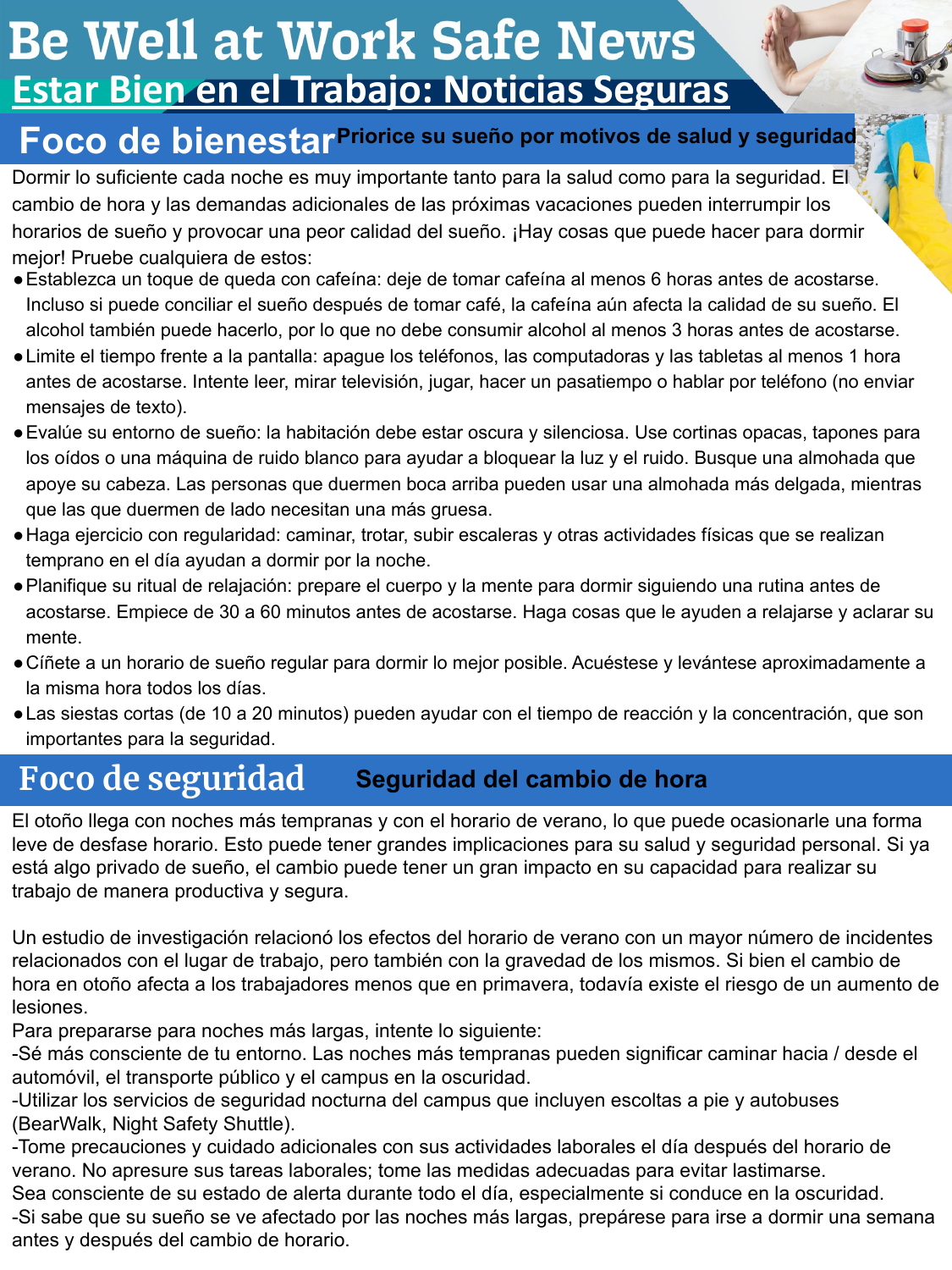## **Foco de ergonomía**

#### **SMART Técnica de elevación**

#### *Evalúa la carga*

- Evalúe el tamaño, el peso y la forma. Retire los obstáculos de la carga (como materiales de envoltura sueltos).
- Evaluar si realmente es necesario mover la carga
- ¿Dónde se colocará la carga? Elimina los obstáculos de tu camino.
- Determinar si se requiere asistencia mecánica o humana.

#### *Mueva la carga lo más cerca posible de su cuerpo*

Se debe usar toda la mano para asegurar un agarre firme.

#### *Dobla siempre las rodillas*

- Mantener el equilibrio
- Mantenga los pies separados y en una posición cómoda.  $\bullet$

#### *Levanta la carga con tus piernas*

Levante suavemente, sin sacudidas.  $\bullet$ Mantenga la curva normal de su columna durante todo el levantamiento.

#### *Gire los pies en la dirección en la que desea mover la carga.*

- Evite doblarse, torcerse y estirarse innecesariamente
- Cambie de dirección girando los pies y no la espalda
- Para dejar una carga, agáchese y mantenga la cabeza erguida. Deja que tus piernas hagan el trabajo

Póngase en contacto con Greg Ryan, gryan@berkeley.edu, para obtener más información.

### **Examen** *Nombre:*

#### **DIRECCIONES:**

Pon tu nombre en el cuestionario y elige la mejor respuesta. Puede completar el cuestionario verbalmente en grupo. Su Supervisor o Líder de Bienestar le enviará por correo electrónico los cuestionarios y una foto del grupo a Carla Jackson del equipo BWAW Safe Newsletter: ckjackson@berkeley.edu

1. Para prepararme para el horario de verano y permanecer alerta y seguro, puedo:

- A. Come más comida chatarra por la noche
- B. Quédate despierto hasta tarde viendo la televisión
- C. Llame a BearWalk para que me acompañe a mi automóvil por la noche / temprano en la mañana
- D. Establecer una hora de acostarse más temprano una semana antes y después del cambio de hora
- E. C y D

2. ¿Cuál de los siguientes puede ayudar con el sueño?

- A. Bebiendo soda
- B. escuchando musica fuerte
- C. Hacer ejercicio regularmente
- D. Las compras en línea

3. Las noches más largas significan que puedo tener menos cuidado al trabajar y conducir. ¿**Verdadero o falso**?

● Minimiza la flexión de la cintura.

● Doble las rodillas hasta una semi sentadilla

- 4. Al levantar una carga, debe:
	- A. Usa tu espalda
	- B. Usa la técnica SMART
	- C. Mantén tus pies juntos
	- D. Elimina los obstáculos de tu camino
	- E. Tanto B como D

5. Las siestas breves pueden ayudar con el tiempo de reacción y la concentración. ¿V**erdadero o falso**?

6. NUNCA debe doblar las rodillas al levantar una carga. ¿**Verdadero o falso**?

**Ganadores del último número:** Ling Fen Lin (Unit 1), Angelica Buendia Contreras (Unit 2), Yishao Wang (Unit

3), Armando Torres (CKC cust), Bethsaida Pimentel (Cafe 3)



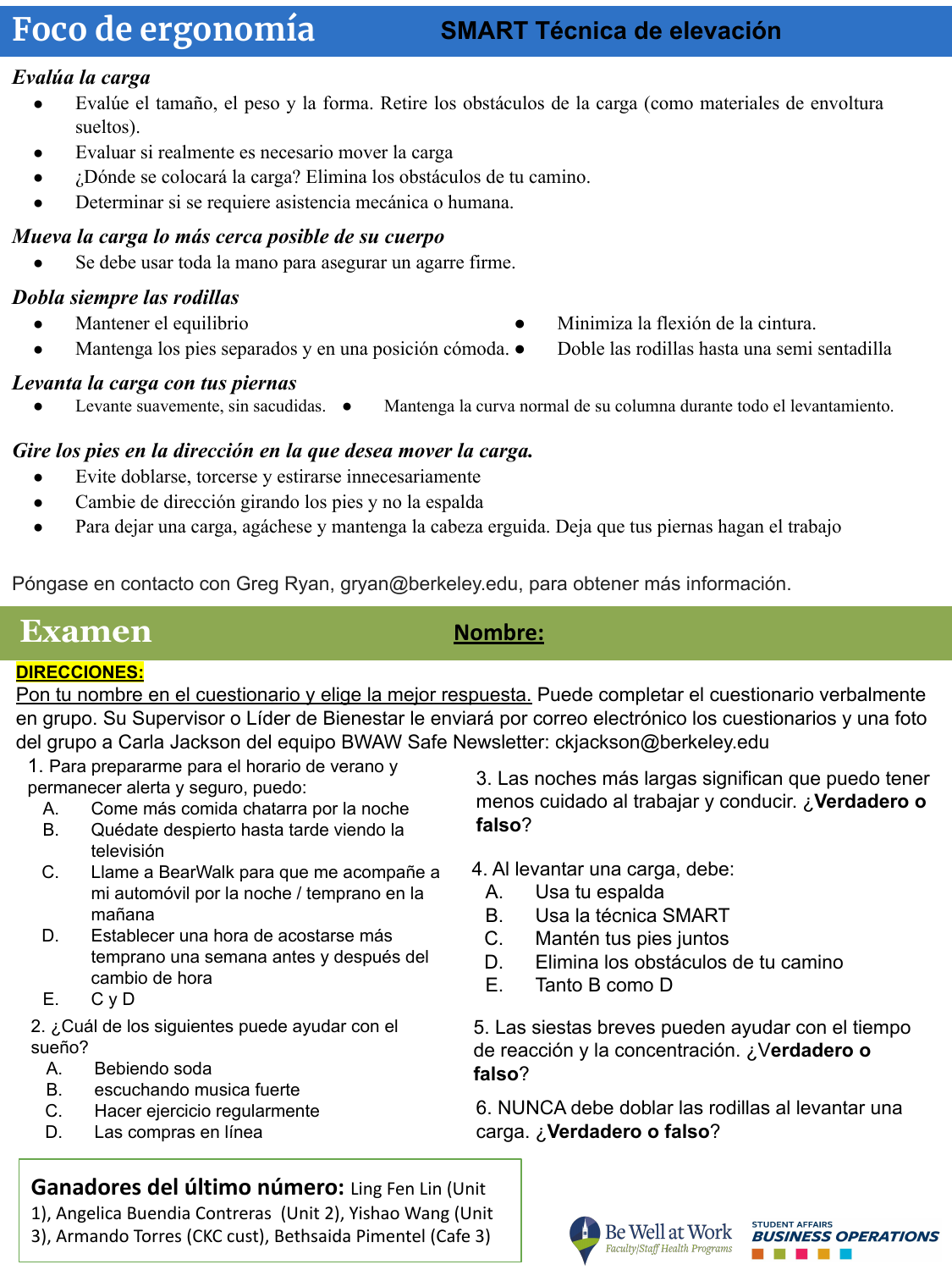## Be Well at Work Safe News 做好工作**:** 安全新闻

#### 健康焦点 为了健康和安全,优先考虑您的睡眠

每晚获得适量的睡眠对健康和安全都非常重要。 即将到来的假期的 时间变化和额外需求会扰乱睡眠 时间表并导致睡眠质量变差。 你可以做一些事情来 获得更好的睡眠! 尝试以下任一方法:

- 设置咖啡因宵禁 睡前至少 6 小时停止摄入咖啡因。即使您可以在喝咖啡后入睡, 咖啡因仍然会影响 您的睡眠质量。酒精也可以,所以睡前至少 3 小时不要喝酒
- 限制屏幕时间 睡前至少 1 小时关闭手机、电脑和平板电脑。尝试阅读、看电视、玩游戏、做爱好或打 电话(而不是发短信)。
- 评估您的睡眠 环境 房间应该是黑暗和安静的。使用遮光窗帘、耳塞或白噪声机器来帮助阻 挡光线和 噪音。找一个可以支撑 头部的枕头。仰卧者可以使用 较薄的枕头,而侧卧者则需要较厚的枕头。
- 定期锻炼——在白天早些时候进行步行、慢跑、爬楼梯和其他体育活 动有助于夜间睡眠。
- 计划你的放松仪式——在睡前遵循一个例行程序, 让身心为睡眠做好准备。在睡前 30 到 60 分钟开 始。做一些可以帮助你放松和清醒 头脑的事情。
- 坚持有规律的睡眠时间表以获得最佳睡眠。每天大 约在同一时间睡觉和起床。
- 小睡(10-20 分钟)有助于反应时间和注意力,这对安全很重要。

## 安全聚光灯 时变安全

秋季来临,夜晚更早,夏令 时也更早,这会给您带来轻微的时差。 这会对您的个人健康和安全 产生重大影响。 如果您已经有些睡眠不足,这种变化会对您以高效和安全的方式完成工作的能力 产生很大影响。

一项研究将夏令时的影响与工作场所相关事件数量的增加以及事件的 严重性联系起来。 虽然秋季的时间变化 对工人的影响小于春季,但仍有增加受 伤的风险。

要为更长的夜晚做好准备,请尝试以下操作:

- 更加注意你周围的环境。 较早的夜晚可能意味着在黑暗中步行往返汽 车、公共交通和校园。

- 利用校园夜间安全服务,包括步行护送和巴士(BearWalk、夜间安全班车)。

- 在夏令时后的第二天采取额外的预防措施并注意您的工作活 动。 不要急于完成工作任 务; 采取适当的措施 避免受伤。

- 全天注意您的警觉性,尤其是在黑暗中 驾驶时。

- 如果您知道您的睡眠受到 较长夜晚的影响,请在时间变化前后一周提前入睡。